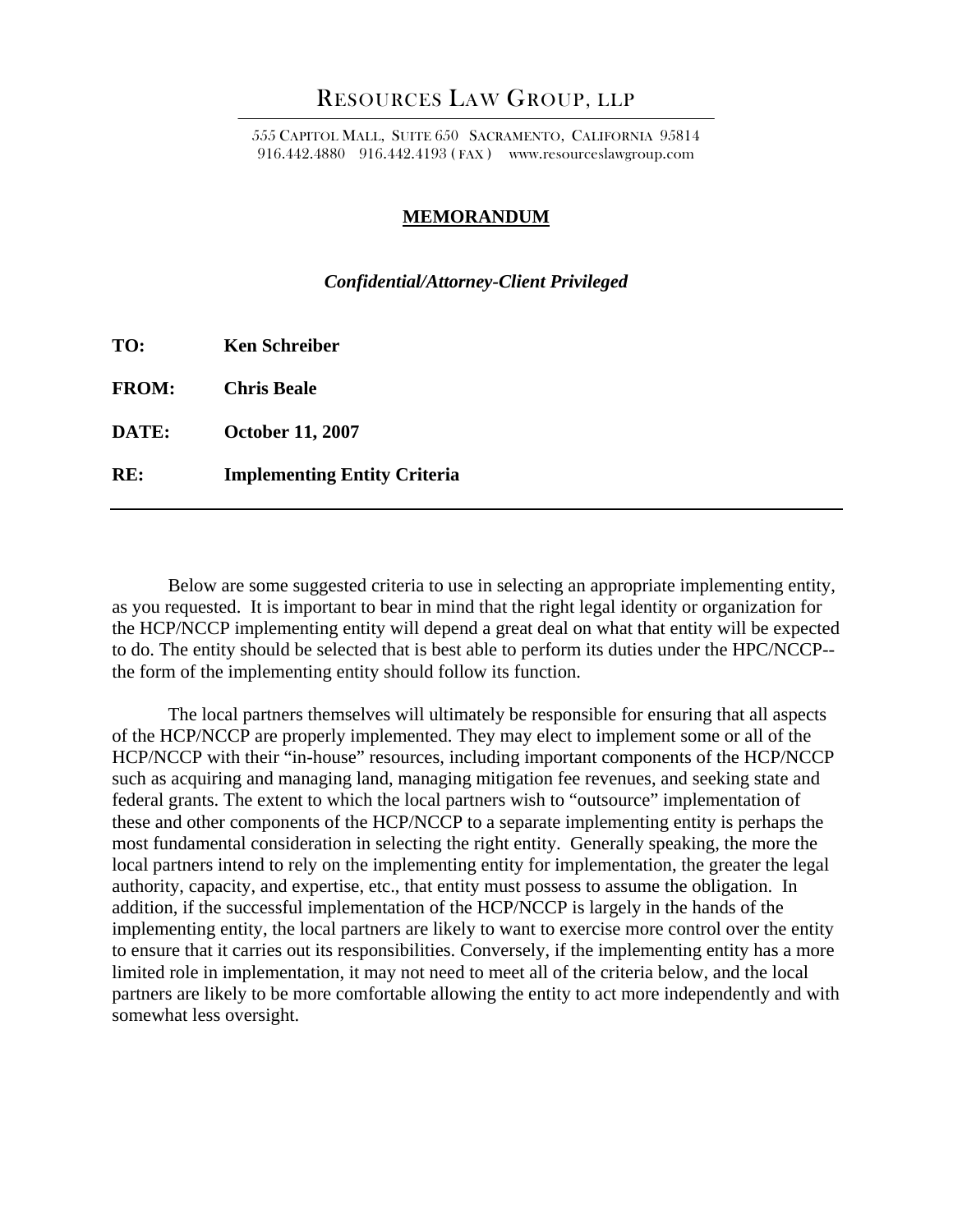Implementing Entity Criteria October 11, 2007 Page 2 of 3

## **Suggested Criteria**

- **1. Legal authority.** The extent to which the entity has the legal authority to perform its obligations under the HCP/NCCP. Some or all of the following may be useful or necessary for implementing the plan:
	- **a.** Acquire and own land
	- **b.** Hire staff or retain consultants
	- **c.** Assess fees
	- **d.** Manage fees subject to the Mitigation Fee Act
	- **e.** Apply for and manage public and private grants
	- **f.** Take enforcement action
	- **g.** Sue and be sued
	- **h.** Condemn land (i.e., in a friendly condemnation)
- **2. Control and Accountability.** The degree of control or oversight the local partners have over the entity. What level of control do the local partners want over the entity to ensure that the HCP/NCCP is properly implemented?
	- **a.** Direct control: the local partners manage the entity themselves.
	- **b.** Contract right: the local partners contract with an independent entity (or among themselves) to implement specific components of the HCP/NCCP. The contract or agreement may include accounting controls and other controls to ensure sufficient accountability.
- **3. Efficiency.** The extent to which the entity can act efficiently. Important considerations may include the following:
	- **a.** Startup costs (i.e., for creating new entity)
	- **b.** Overhead costs
		- **i.** Use of existing entity(ies) to minimize added overhead costs
		- **ii.** Relative administrative costs associated with various types of public and private organizations
	- **c.** Contracting—speed and efficiency with which the entity may use consultants and other contractors to perform work
		- **i.** Public agency contracting requirements
	- **d.** Real property transactions—speed and efficiency with which entity may acquire land or conservation easements
- **4. Capacity/capability.** The extent to which the entity has the expertise and resources to perform its obligations under the conservation plan. Relevant expertise may include the following:
	- **a.** Biology
	- **b.** Land acquisition
	- **c.** Land management
	- **d.** Financial management (e.g., mitigation fees, grant funds, long-term endowments for management)
	- **e.** Habitat restoration